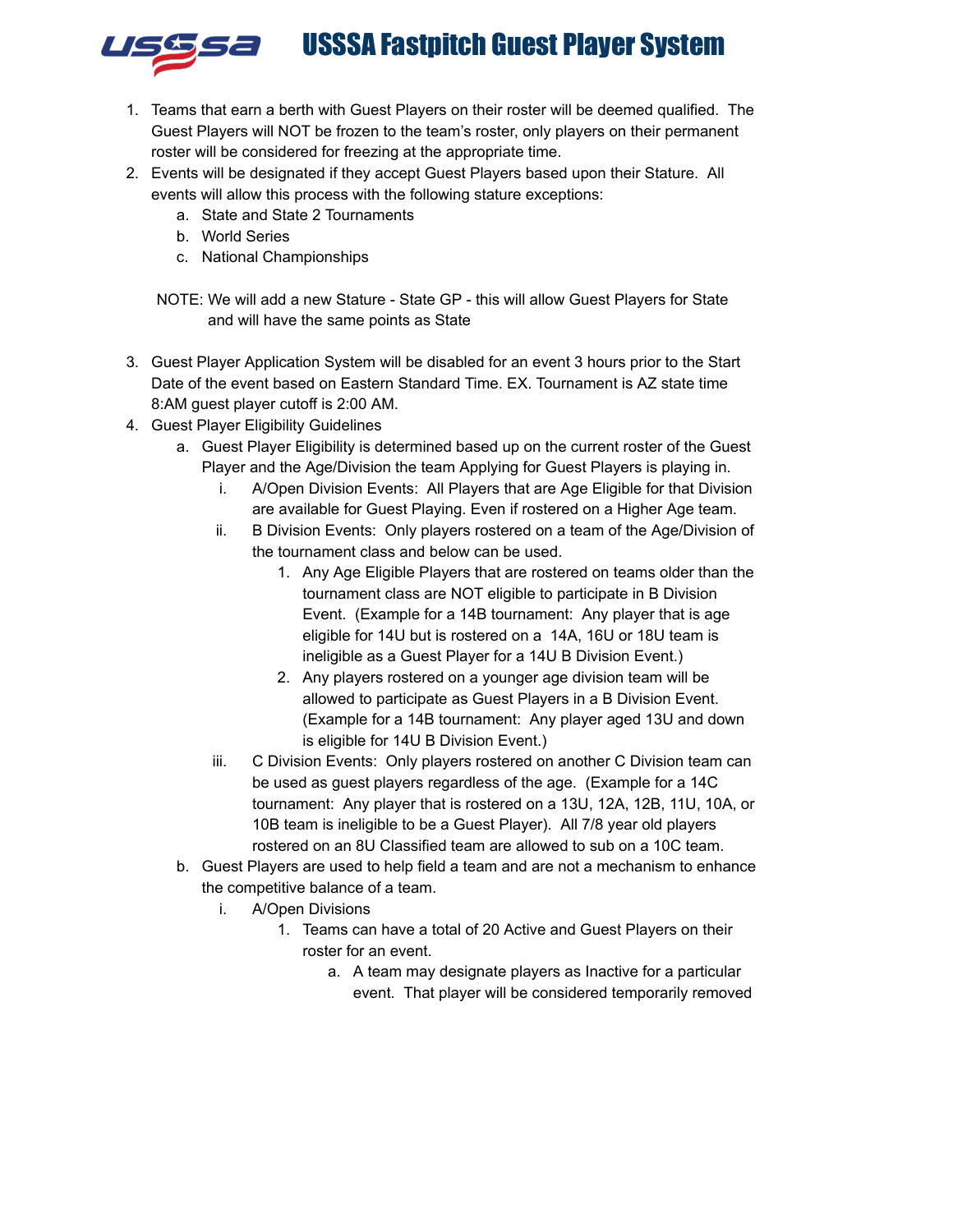

# USSSA Fastpitch Guest Player System

from the roster and will be ineligible to participate with that team during the event.

- ii. B & C Divisions
	- 1. A team cannot use a Guest Player if their roster has 15 or more active players on their roster.
		- a. A team may designate players as Inactive for a particular event. That player will be considered temporarily removed from the roster and will be ineligible to participate with that team during the event.
	- 2. If a team has less than 15 active players, they can add Guest Players up to 15 total players on their roster including Active and Guest Players.
- c. Players that are NOT on a current season USSSA roster will NOT be eligible as a Guest Player. Anyone that is not on a current USSSA roster simply can be added to your team roster to be eligible.
- d. Guest Players are only eligible to participate as a Guest Player for one team at a time. Players will be blocked from being used as a Guest Player for an additional team for the duration of their guest playing event (Start Date to End Date).
- e. If a Guest Player's original team registers for an event after being approved as a guest player she will be deleted as a guest player and the Original Team will be required to de-activate her before she can be used as a guest player.
- f. If the Pick-Up Team moves divisions and moves to a division that would deem the Guest Player illegal, she will be removed.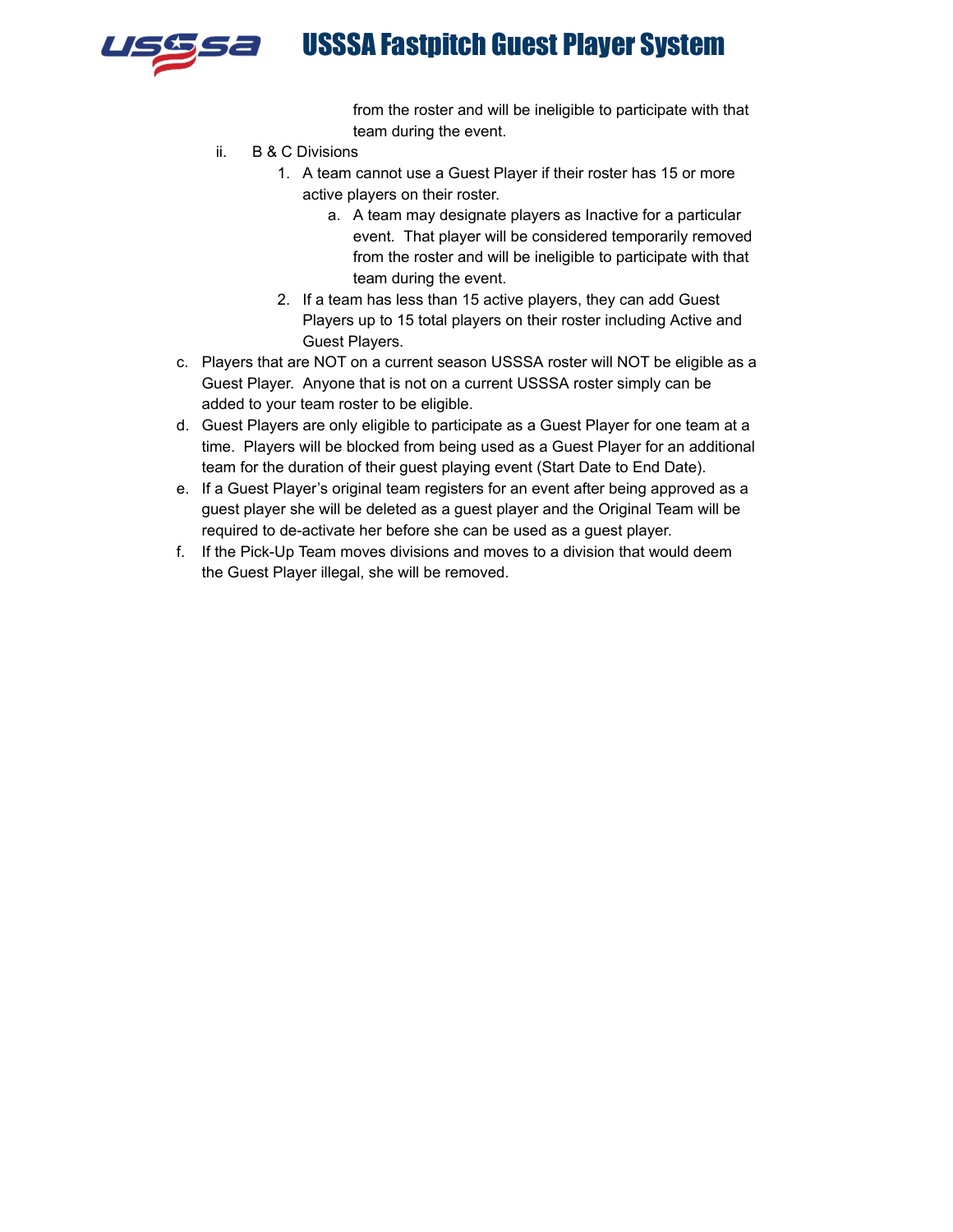

## **Guest Player Eligibility**



Guest Player Eligibility is determined by the Age/Class of the Division the team is ENTERED into for an event.

GREEN = Eligible RED = Ineligible YELLOW = Eligible if the player is Age Eligible for the Division the team is entered into